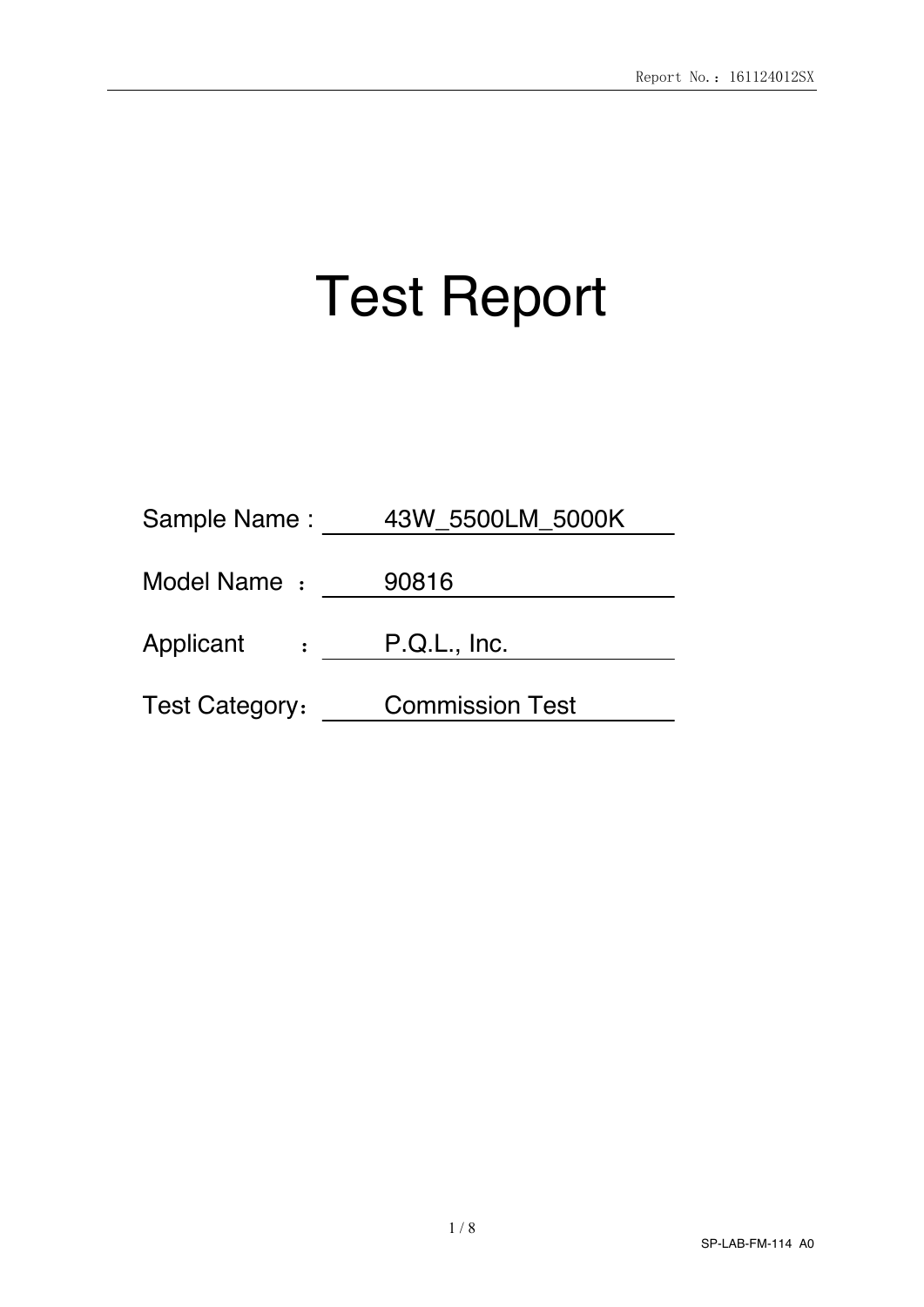# Statement

i. Report without "special seal for testing report" or "official seal of testing lab" is invalid.

ii. Report modified without signature is invalid.

iii. Report without signature of inspector, reviewer, approver is invalid.

iv. Once objection to testing report, it should be within 15 days from the date of receipt of the report. Once beyond the time limit, there will be not accepted.

v. Laboratory only responsible for test items of of the delivered samples

vi. Without permission of the lab, this report shall not be arbitrarily change or part of the reference.In any form copy, copy of duplicate agreed, it should be recognized by my lab with special seal for testing. It is invalid without the seal of lab.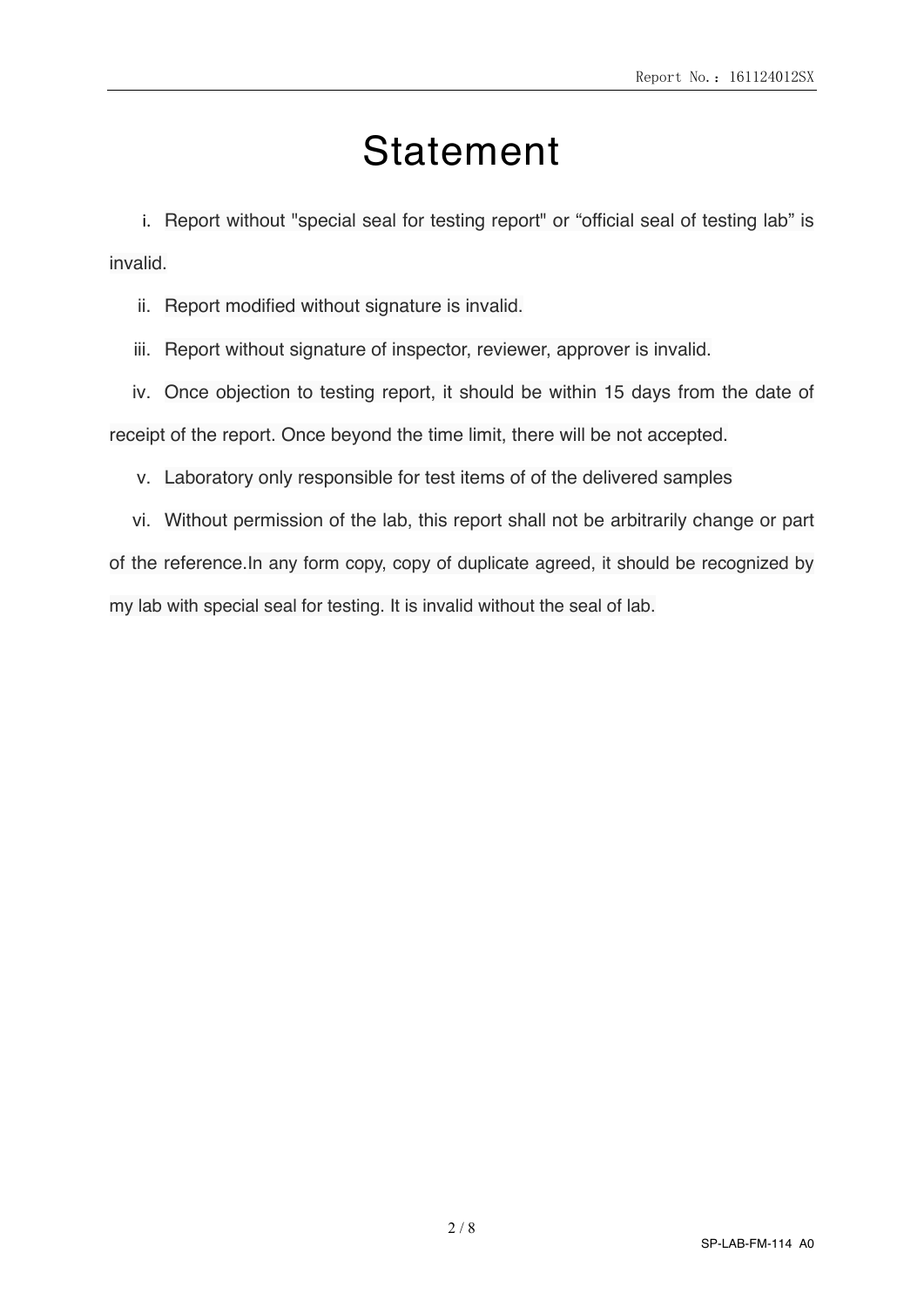| Sample Name         |                                                                                                                                                                                                                                                                                                                                                                                              |                                                                                                                                                                                                                                                     | Model | 90816                  |  |  |  |
|---------------------|----------------------------------------------------------------------------------------------------------------------------------------------------------------------------------------------------------------------------------------------------------------------------------------------------------------------------------------------------------------------------------------------|-----------------------------------------------------------------------------------------------------------------------------------------------------------------------------------------------------------------------------------------------------|-------|------------------------|--|--|--|
|                     |                                                                                                                                                                                                                                                                                                                                                                                              | 43W_5500LM_5000K<br>Logo<br>P.Q.L., Inc.<br>Testing category<br>P.Q.L., Inc.<br>Testing site<br>Sample quantity<br>Chen Xumeng<br>1 pcs<br>2016-11-24<br>Testing date<br>$\lambda$<br>$\overline{\phantom{a}}$<br>$\Box$ On/off test; $\Box$ Others |       |                        |  |  |  |
| Client              |                                                                                                                                                                                                                                                                                                                                                                                              |                                                                                                                                                                                                                                                     |       | <b>Commission Test</b> |  |  |  |
| Manufacturer        |                                                                                                                                                                                                                                                                                                                                                                                              |                                                                                                                                                                                                                                                     |       | Laboratory             |  |  |  |
| Deliverer           |                                                                                                                                                                                                                                                                                                                                                                                              |                                                                                                                                                                                                                                                     |       |                        |  |  |  |
| Application<br>date |                                                                                                                                                                                                                                                                                                                                                                                              |                                                                                                                                                                                                                                                     |       | 2016-11-24             |  |  |  |
| Testing<br>Standard | ⊠IES LM-79-08 Electrical and Photometric Measurements of Solid-State<br><b>Lighting Products</b><br>$\Box$ ANSI C78.377-2011 specifications for the chromaticity of solid state<br>lighting products                                                                                                                                                                                         |                                                                                                                                                                                                                                                     |       |                        |  |  |  |
| Testing<br>Items    | ⊠Photoelectric color performance parameters (ØFlux ; ØEfficiency ;<br>⊠Voltage; <b>ØCurrent</b> ; ØPower; ØPower factor; ØColor renderings;<br>$\Box$ Ra ; $\Box$ Others<br>$\Box$ Lighting distribution ( $\Box$ Center lighting intensity ; $\Box$ light intensity<br>distribution ; $\Box$ IES file (attachment) ; $\Box$ Others<br>□Mantianance (□Color Mantianance ;□Lumen Mantianance) |                                                                                                                                                                                                                                                     |       |                        |  |  |  |
| Testing<br>Results  | See test summary                                                                                                                                                                                                                                                                                                                                                                             |                                                                                                                                                                                                                                                     |       |                        |  |  |  |
| Note                |                                                                                                                                                                                                                                                                                                                                                                                              |                                                                                                                                                                                                                                                     |       |                        |  |  |  |
| Tested by:          |                                                                                                                                                                                                                                                                                                                                                                                              | Reviewed by:                                                                                                                                                                                                                                        |       | Approved by:           |  |  |  |
| Date:               |                                                                                                                                                                                                                                                                                                                                                                                              | Date:                                                                                                                                                                                                                                               |       | Date:                  |  |  |  |

## Test Report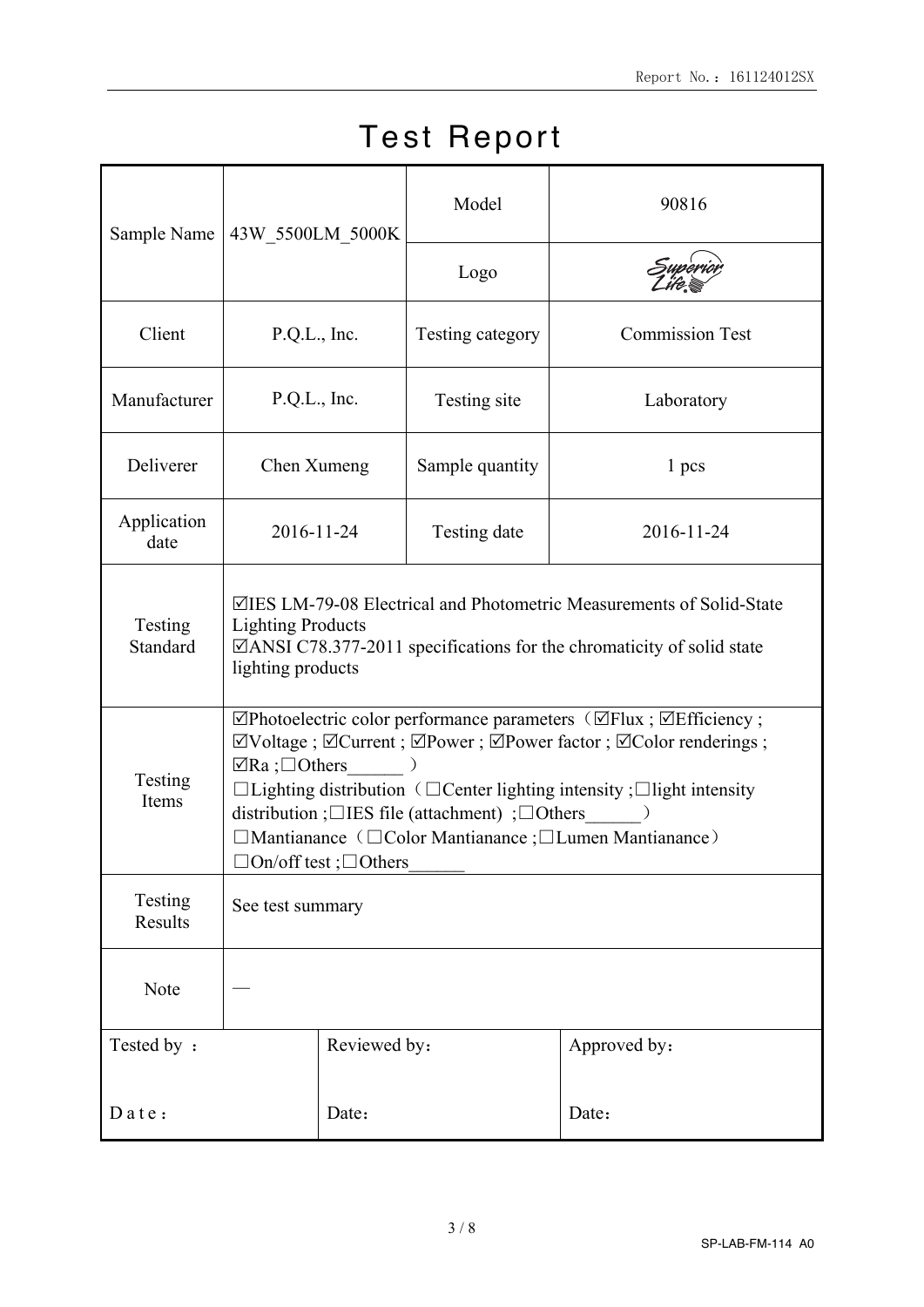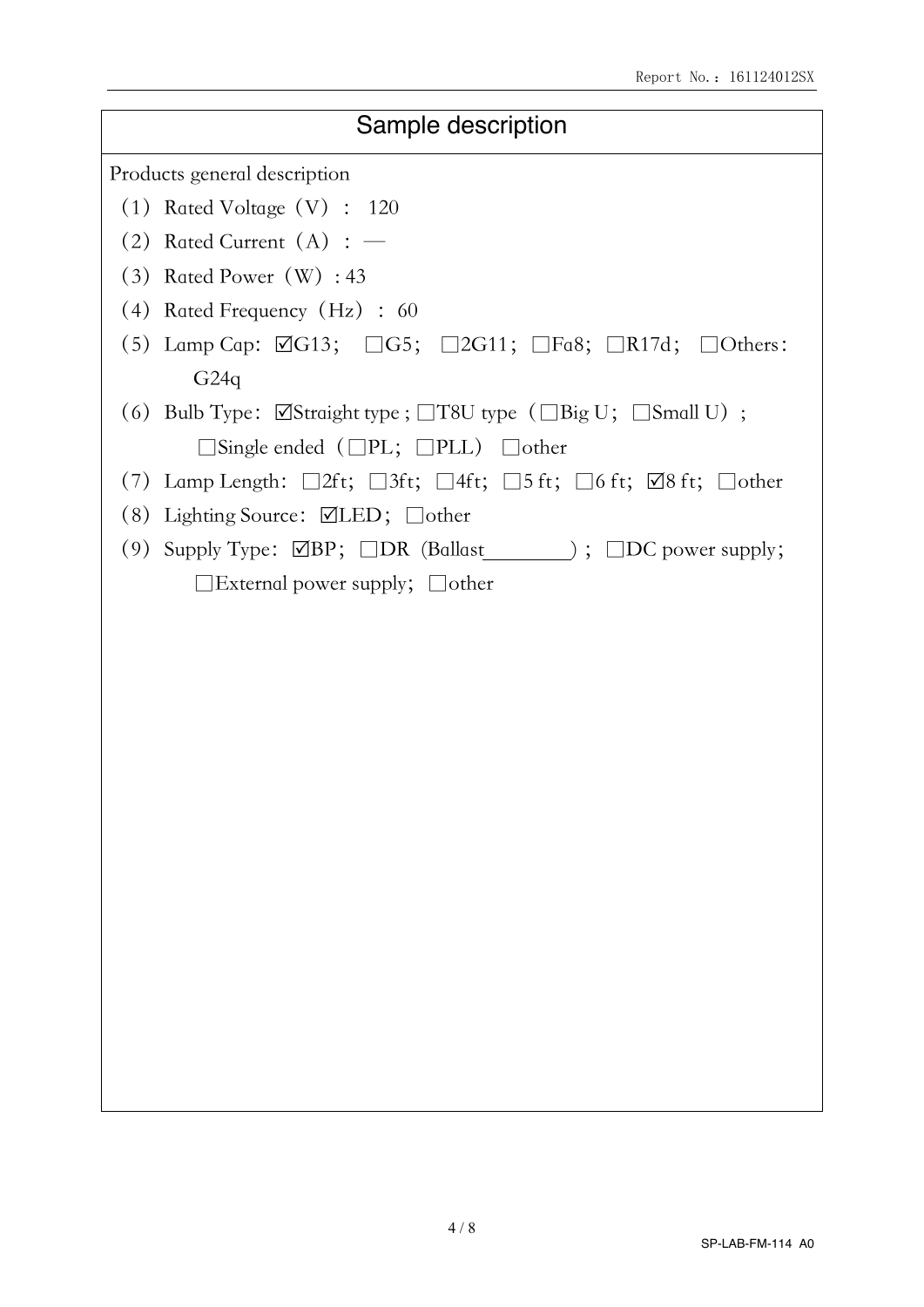| No.            | Equipment                       | Type/model       | Serial    | Due to     |
|----------------|---------------------------------|------------------|-----------|------------|
| 1              | Spectroradiometer               | <b>HAAS-2000</b> | LB1O-004  |            |
| $\mathbf{2}$   | DC Power Supply                 | WY12010          | LB1E-005  |            |
| 3              | <b>Integrating Sphere</b>       | 0.5 <sub>m</sub> | LB10-007  |            |
| 4              | Standard Lamp                   | D062             | LB1O-030  |            |
| 5              | Spectroradiometer               | <b>PMS-80</b>    | LB1O-031  |            |
| 6              | <b>DC Current Source</b>        | <b>WY305</b>     | LB1E-043  |            |
| $\overline{7}$ | <b>Power Meter</b>              | WT210            | LB1E-042  |            |
| 8              | <b>AC Source</b>                | <b>TPS500B</b>   | LB1E-044  |            |
| 9              | <b>Integrating Sphere</b>       | 2.0 <sub>m</sub> | LB1O-008  |            |
| 10             | Spectroradiometer               | <b>HAAS-2000</b> | LB1O-003  |            |
| 11             | DC Power Supply                 | <b>WY605</b>     | LB1E-003  |            |
| 12             | <b>Digital Power Meter</b>      | PF2010A          | LB1E-007  |            |
| 13             | <b>AC Power supply</b>          | <b>CF-500T</b>   | LB1E-010  |            |
| 14             | Standard Lamp                   | D <sub>204</sub> | LB1O-010  |            |
| 15             | <b>Integrating Sphere</b>       | 2.0 <sub>m</sub> | LB1O-006  |            |
| 16             | ⊠Spectroradiometer              | <b>HAAS-2000</b> | LB1O-021  | 2017-03-18 |
| 17             | ☑ DC Power Supply               | WY12010          | LB1E-022  | 2017-07-14 |
| 18             | ☑Digital Power Meter            | PF2010           | LB1E-023  | 2017-05-12 |
| 19             | ⊠AC Power supply                | <b>DPS1005</b>   | LB1E-021  | 2017-07-14 |
| 10             | ⊠Standard Lamp                  | D <sub>204</sub> | LB1O-012  | 2019-03-15 |
| 21             | ⊠Integrating Sphere             | 3.0 <sub>m</sub> | LB1O-029  |            |
| 22             | Goniophotometer                 | GO-R5000         | LB1O-001  |            |
| 23             | Spectroradiometer               | <b>HAAS-2000</b> | LB1O-005  |            |
| 24             | DC Power Supply                 | WY12010          | LB1E-004  |            |
| 25             | <b>Digital Power Meter</b>      | PF2010           | LB1E0-009 |            |
| 26             | AC Power supply                 | <b>DPS1060</b>   | LB1E-014  |            |
| 27             | <b>Standard Lamp</b>            | <b>D908S</b>     | LB1O-011  |            |
| 28             | High frequency reference source | YF2402           | LB1E-024  |            |
| 29             | Dial caliper                    | 0-150mm          | LB3L-020  |            |
| 30             | Balance                         | ACS-D11          | LB3F-003  |            |
|                |                                 |                  |           |            |

## Testing Equipment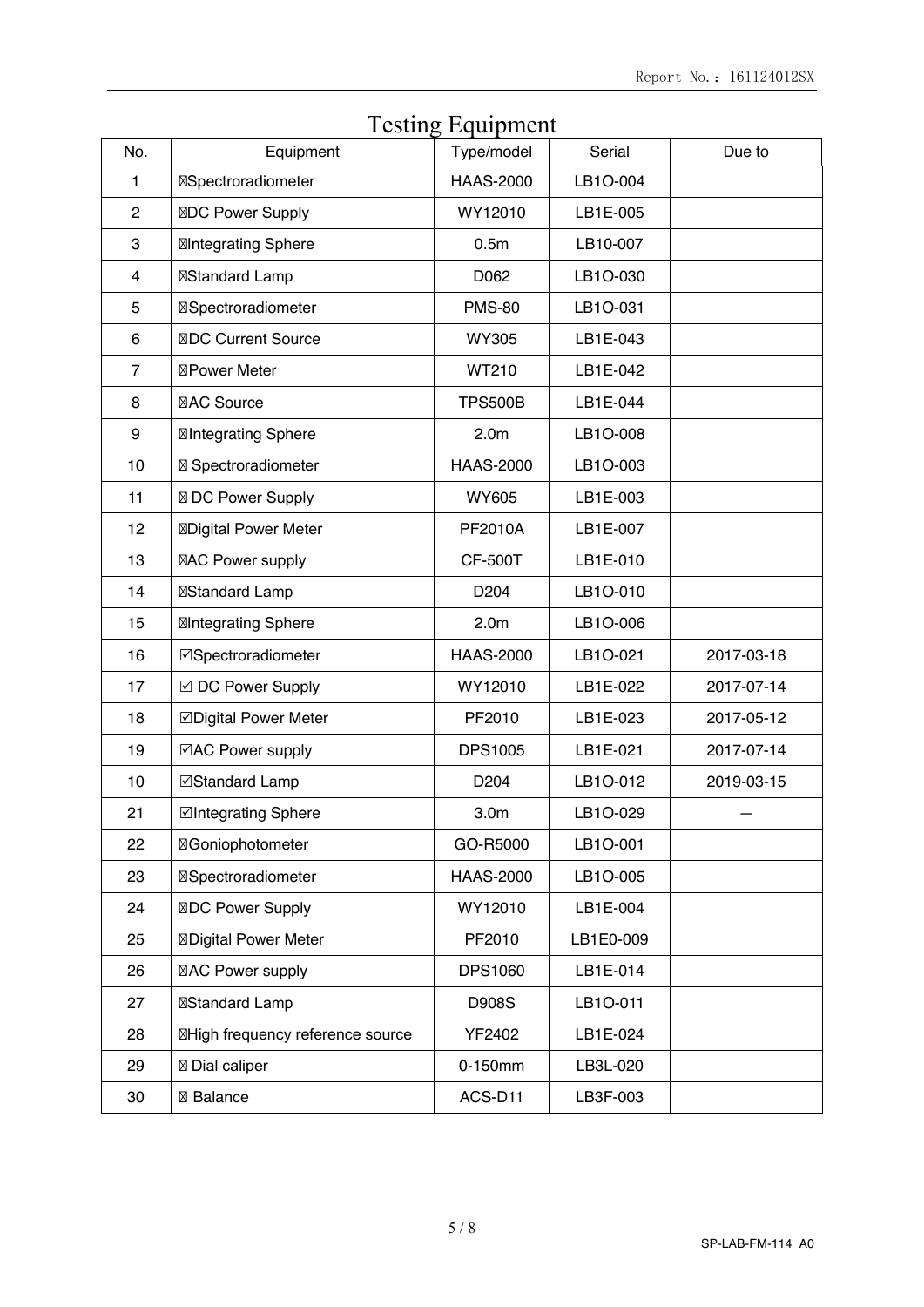| No.           | Testing items                                 | <b>Testing standard</b>                  | <b>Testing results</b> | Verdict |
|---------------|-----------------------------------------------|------------------------------------------|------------------------|---------|
|               | Photoelectric color<br>performance parameters | <b>IES LM-79-08</b><br>ANSI C78.377-2011 | See following pages    | P       |
| $\mathcal{P}$ | Lighting distribution                         |                                          |                        |         |
| 3             | Maintanance                                   |                                          |                        |         |
| 4             | On/off test                                   |                                          |                        |         |

## Test Summary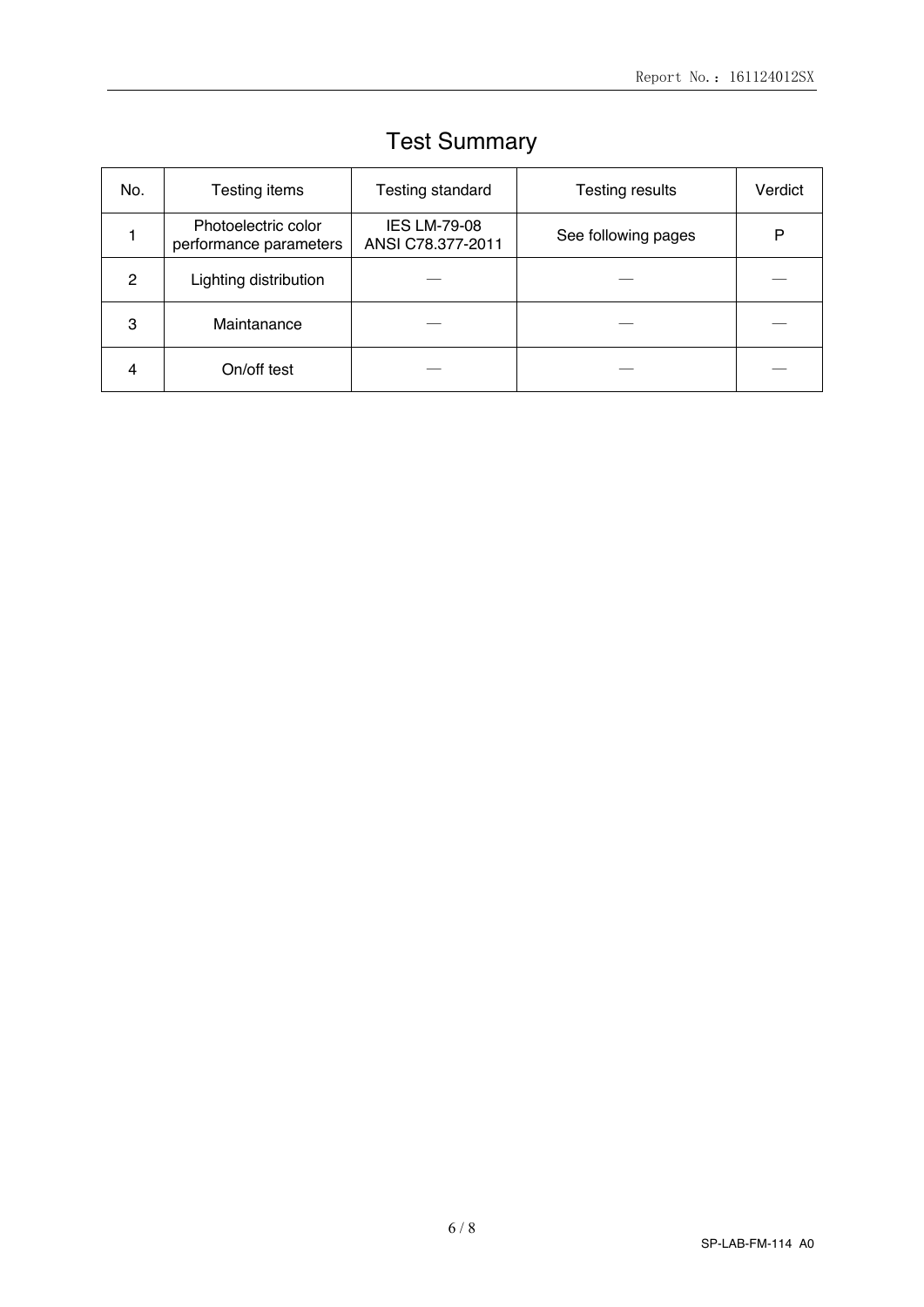### **1. Photoelectric color performance parameters**

#### 1.1 Testing conditons

| Test standard                     | Incoporated ballast | Tempreature & Humidity                    | Self-absorption coefficient | Test input |
|-----------------------------------|---------------------|-------------------------------------------|-----------------------------|------------|
| IES-LM-79-08<br>ANSI C78.377-2011 |                     | 25 $\pm$ 1 $^\circ$ C; $\leqslant$ 65%R.H |                             | 120V/60Hz  |

#### **1.2 Testng data**

| Spec.<br>$\overline{\diagdown}$ | I(A)   | U(V)  | $*P(W)$ | PF     | Flux(1m) | $*Eff(1m/W)$ |                                                      |                                                         | Tc(K)    | Ra  | R9                       | $_{\text{Div}}$    | THD                      |
|---------------------------------|--------|-------|---------|--------|----------|--------------|------------------------------------------------------|---------------------------------------------------------|----------|-----|--------------------------|--------------------|--------------------------|
| Limit<br>Sample No              | -      |       |         |        |          |              | $x1=0.35500; x2=0.33754$<br>$x3=0.33660; x4=0.35137$ | $y1=0.37519; y2=0.36185$<br>$y3=0.33718$ ; $y4=0.34797$ | 5029±283 |     |                          | $0.0019 \pm 0.006$ |                          |
| 161118007SX01                   | 0.3735 | 120.1 | 43.96   | 0.9805 | 5657.4   | !28.68       | 0.3405                                               | 0.3484                                                  | 5169     | 85  | 16                       | 2.41e-03           | $\overline{\phantom{m}}$ |
| <b>AVERAGE</b>                  | 0.3735 | 120.1 | 43.96   | 0.9805 | 5657.4   | 128.68       | 0.3405                                               | 0.3484                                                  | 5169     | 85  | 16                       | 2.41e-03           | $\overline{\phantom{a}}$ |
| Verdict                         | -      |       |         |        |          |              |                                                      |                                                         |          | $-$ | $\overline{\phantom{0}}$ |                    | $\overline{\phantom{0}}$ |
| Note                            |        |       |         |        |          |              |                                                      |                                                         |          |     |                          |                    |                          |

Note : "N"—Not applicable; "P"—Pass; "F"—Fail; "—"—No need to verdict